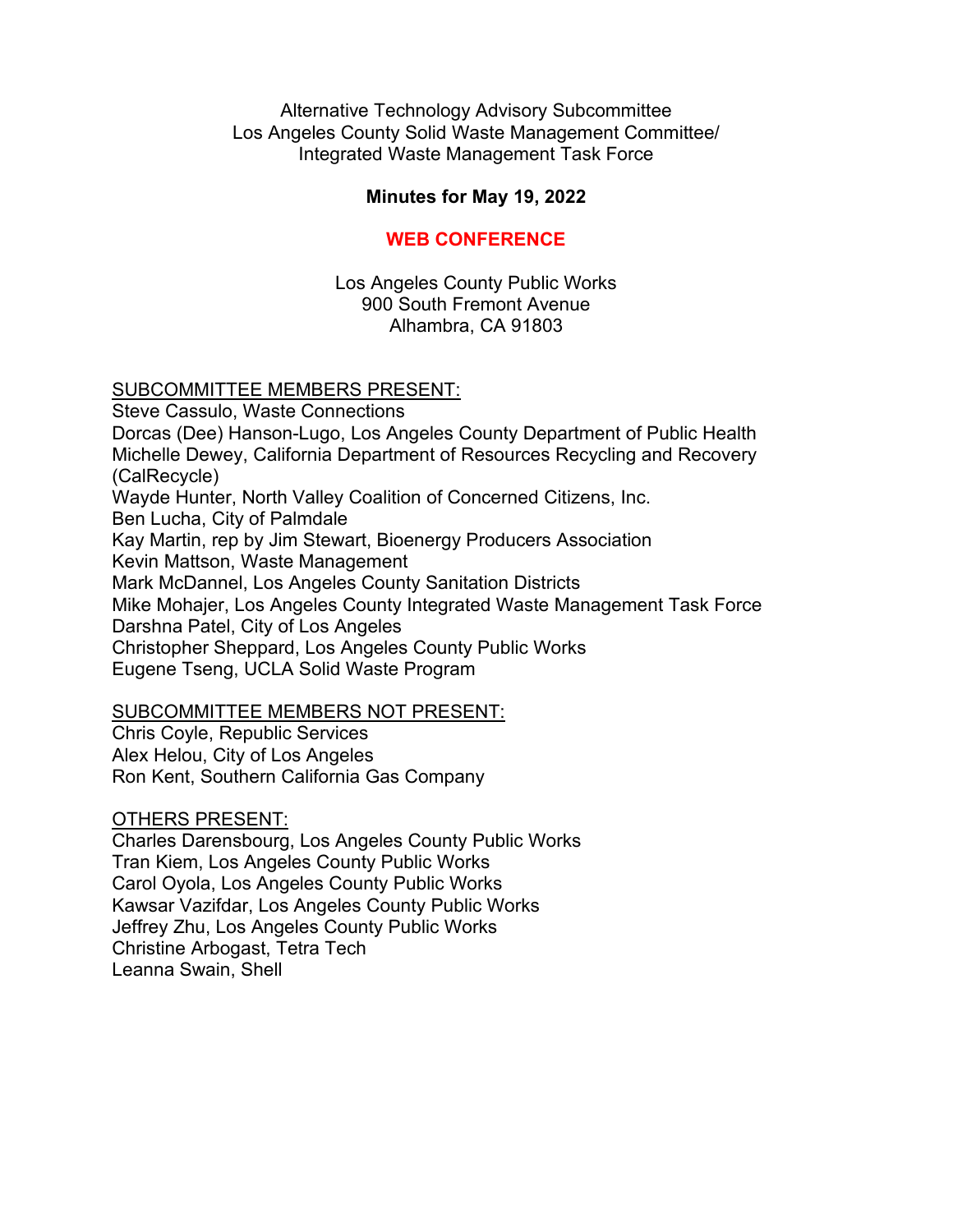Alternative Technology Advisory Subcommittee Meeting Minutes for May 19, 2022 Page 2 of 4

## **I. CALL TO ORDER**

Mr. Christopher Sheppard called the meeting to order at 10:01 a.m.

## **II. APPROVAL OF APRIL 21, 2022 SUBCOMMITTEE MINUTES**

Mr. Mike Mohajer made a motion to approve the minutes, as corrected, and Mr. Eugene Tseng seconded. Motion passed unanimously.

#### **III. PRESENTATIONS – SHELL**

Ms. Leanna Swain with [Shell](https://pw.lacounty.gov/epd/tf/Attachments/Minutes_Attachments/2022_Attachments/Shell_ATAS_5.19.2022.pdf) presented on their anaerobic digestion technology which processes agricultural waste to produce renewable natural gas (RNG). Shell is one of the largest suppliers of liquified natural gas (LNG). Natural gas makes up the majority of their global portfolio compared to crude and traditional petroleum sources. Shell is working to achieve net zero emissions by 2050.

Shell is building a network of compressed natural gas (CNG) stations to service customers in an effort to support fleet conversion. Shell also has a large internal team called Shell Chemical focused on the delivery of pyrolysis technologies used to convert plastic waste into sustainable chemical products. Shell Chemical projects that they will create 100,000 tons of pyrolysis oil from plastic waste products by 2030.

Mr. Mohajer asked how Shell is advocating for legislation to allow development of their technologies in California. Ms. Swain responded that Shell has a large team that is advocating for legislative and regulatory support in Sacramento for technologies that can convert plastic waste and other items into consumer products.

Mr. Sheppard asked if Shell engages in plastic manufacturing or if they only sell the polymer resin and/or chemicals to manufacturers. Ms. Swain responded that they create polymer resins to replace plastic products.

Mr. Mohajer mentioned that Los Angeles County (County) developed Infrastructure LA to encourage the development of new infrastructure in the County, but a recent Infrastructure LA panel discussion did not include the need for energy generation infrastructure. Mr. Sheppard responded that he would share a video of the panel and more information on Infrastructure LA with the Subcommittee members.

Mr. Mohajer added that he believes that Shell and other similar companies can make valuable contributions to regional infrastructure. He also shared concerns about new State codes to prohibit gas connections in new development starting in 2023. Mr. Sheppard commented that a motion was adopted by the Board of Supervisors to consider similar policies in Los Angeles County.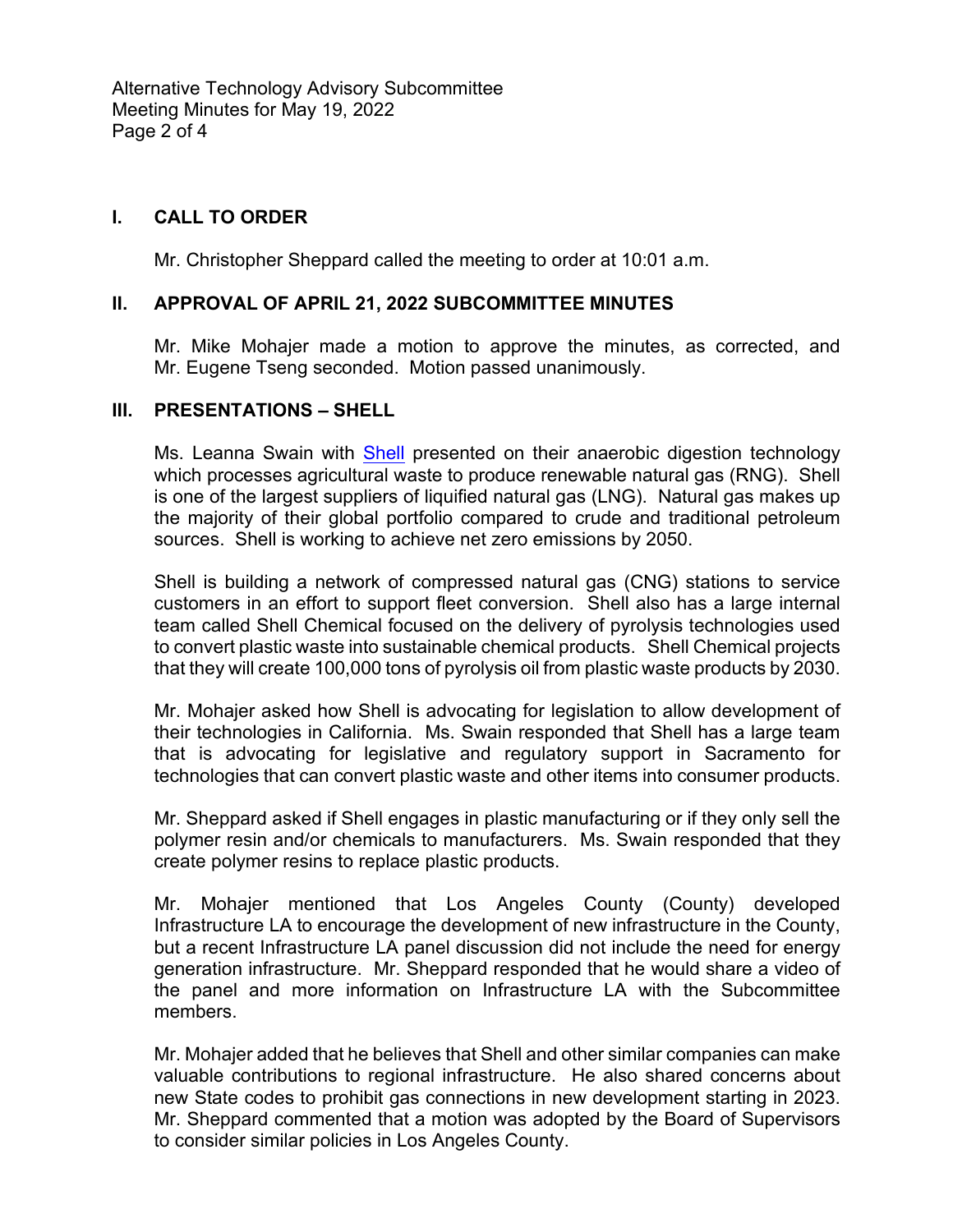Mr. Sheppard asked if Shell has a plan for incorporating electrification policies into its decarbonization strategy moving forward. Mr. Mohajer commented that RNG is a critical energy source and that there is a lack of adequate renewable electricity nationwide. Ms. Swain responded that Shell supports electrification and renewable electricity and has made significant investments in offshore wind and hydrogen.

Mr. Sheppard asked if Shell plans to adapt their existing gas pipeline distribution network for other products such as hydrogen or if they plan to sell this asset. He also asked if Shell has any involvement in energy storage. Ms. Swain responded that Shell is considering building significant hydrogen infrastructure because hydrogen is not compatible with existing natural gas infrastructure. She added that Shell also closed an acquisition last year with a storage and micro grid technology company.

# **IV. UPDATE ON CONVERSION TECHNOLOGY PROJECT DEVELOPMENT**

Ms. Arbogast reported that Tetra Tech continues to evaluate closed landfill sites for potential organic waste processing facilities and also continues to assist Public Works (PW) with the development of Request for Proposals for the Calabasas Landfill anaerobic digestion facility.

Mr. Sheppard mentioned that some of the sites are not suitable candidates for future development so PW is expanding the evaluation to include additional sites.

# **V. UPDATE ON CONVERSION TECHNOLOGY POLICY AND LEGLISLATION**

Ms. Kawsar Vazifdar provided the following update:

- At the May 17, 2022, meeting, CalRecycle stated that they recently approved 393 awards to local jurisdictions for the first round of the Senate Bill 1383 Local Assistance Grants. The County received \$1.4 million in grant funding. Checks will go out to local jurisdictions in the next few weeks. For the second round of awards in Fall 2022, other local jurisdictions may receive grant funding if they submit applications to CalRecycle by June 14, 2022.
- CalRecycle previously announced awards for new compost and anaerobic digestion projects. The combined projects will divert half a million tons of organic waste from landfills each year.
- CalRecycle is accepting applications for co-digestion projects to maximize the capacity of wastewater treatment plants to process organic waste. The deadline to submit applications is today, May 19. 2022.

Mr. Mohajer mentioned the Governor's revised budget includes a \$100 billion surplus, but that environmental priorities under the California Environmental Protection Agency will receive only \$65 million. Mr. Sheppard commented that the Governor's revised budget includes additional funding that was previously approved